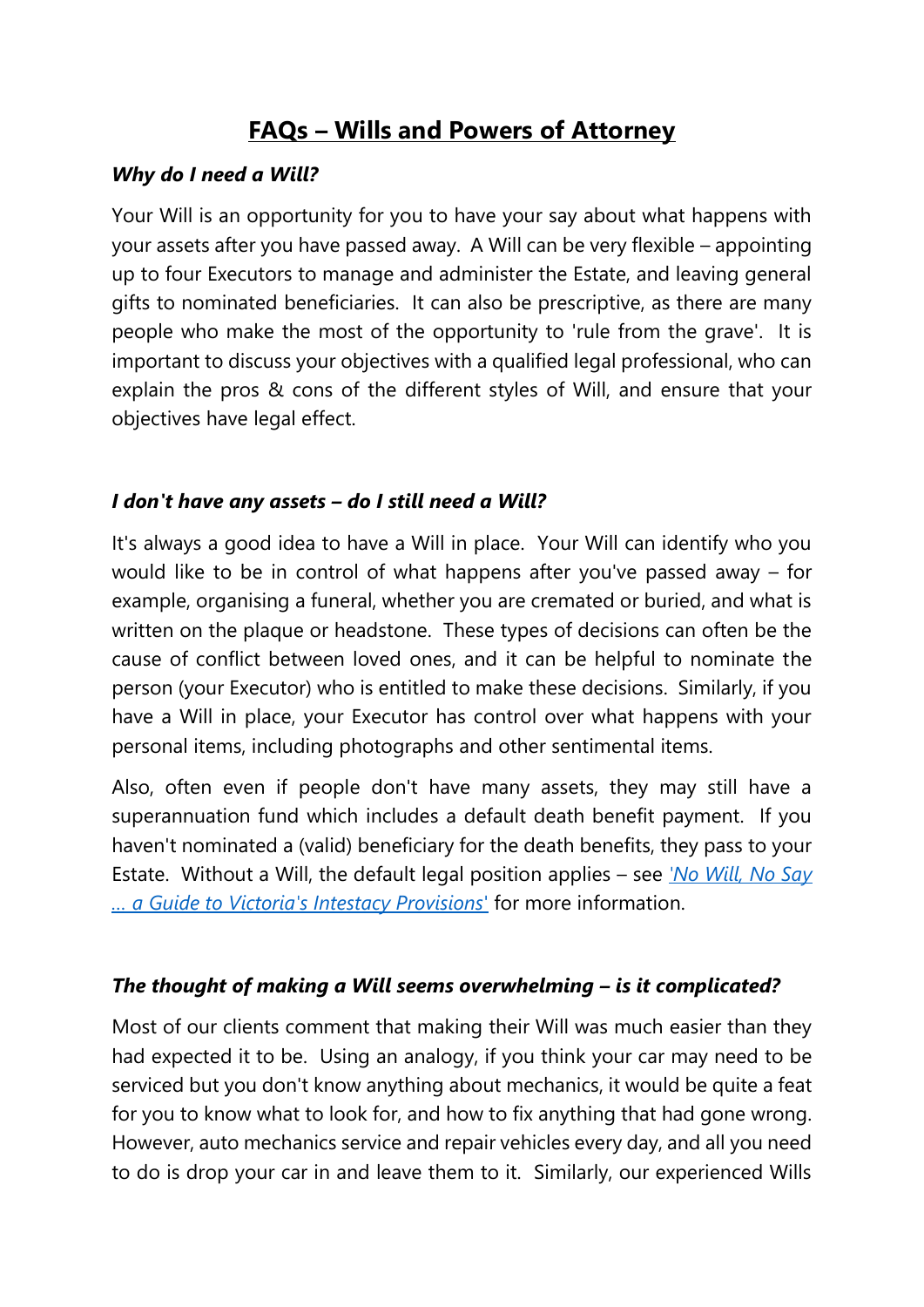& Estates team are specialised in the preparation of Wills. All we need from you is an outline of what you would like to happen after your passing, and the information about your family circumstances and asset holdings, and we can do the rest.

# *What is a Testamentary Trust*?

A testamentary trust is a trust created within a testamentary document, such as a Will. It is common for people to include testamentary trusts if a beneficiary is likely to receive at least \$400,000 from their Estate, as it provides some asset protection and tax effectiveness in relation to the inheritance.

# *Who should I appoint as my Executor?*

Your Executor is the person (or people) who are responsible for identifying your assets and making distributions in accordance with your Will. For more information about the role of the Executor, see our *[Probate Guidance Fee](https://www.burkelawyers.com.au/wp-content/uploads/2020/09/Burke-Associates-Lawyers-%E2%80%93-Probate-Guidance-Fee-Structure-as-at-1-July-2020.pdf)  [Structure as at 1 July 2020](https://www.burkelawyers.com.au/wp-content/uploads/2020/09/Burke-Associates-Lawyers-%E2%80%93-Probate-Guidance-Fee-Structure-as-at-1-July-2020.pdf)*

You may nominate up to 4 people at a time to be your Executors, however fewer people is easier from a practical perspective. You may also nominate your Executors in a successive manner – that is, I appoint A, and if not A, then B and  $C<sub>c</sub>$ 

It is really important to consider any potential conflicts or issues which may arise in the course of the administration of your Estate, and how well the beneficiaries get along with one another.

A beneficiary **can** be an Executor, and in straightforward family situations, it may be preferable to keep the Executors and beneficiaries consistent. This has the effect of ensuring that the Executor is acting in the best interests of the beneficiaries because they are one and the same.

Where there are concerns about potential conflicts, or particular complexities, a trusted friend or advisor, or a professional (such as an accountant, lawyer or trustee company) may be worth considering. It is important to note that any Executor (whether a professional or a friend) may be entitled to seek remuneration for the work undertaken as part of this role. This may be sought either through:

a) Explicit provision in the Will;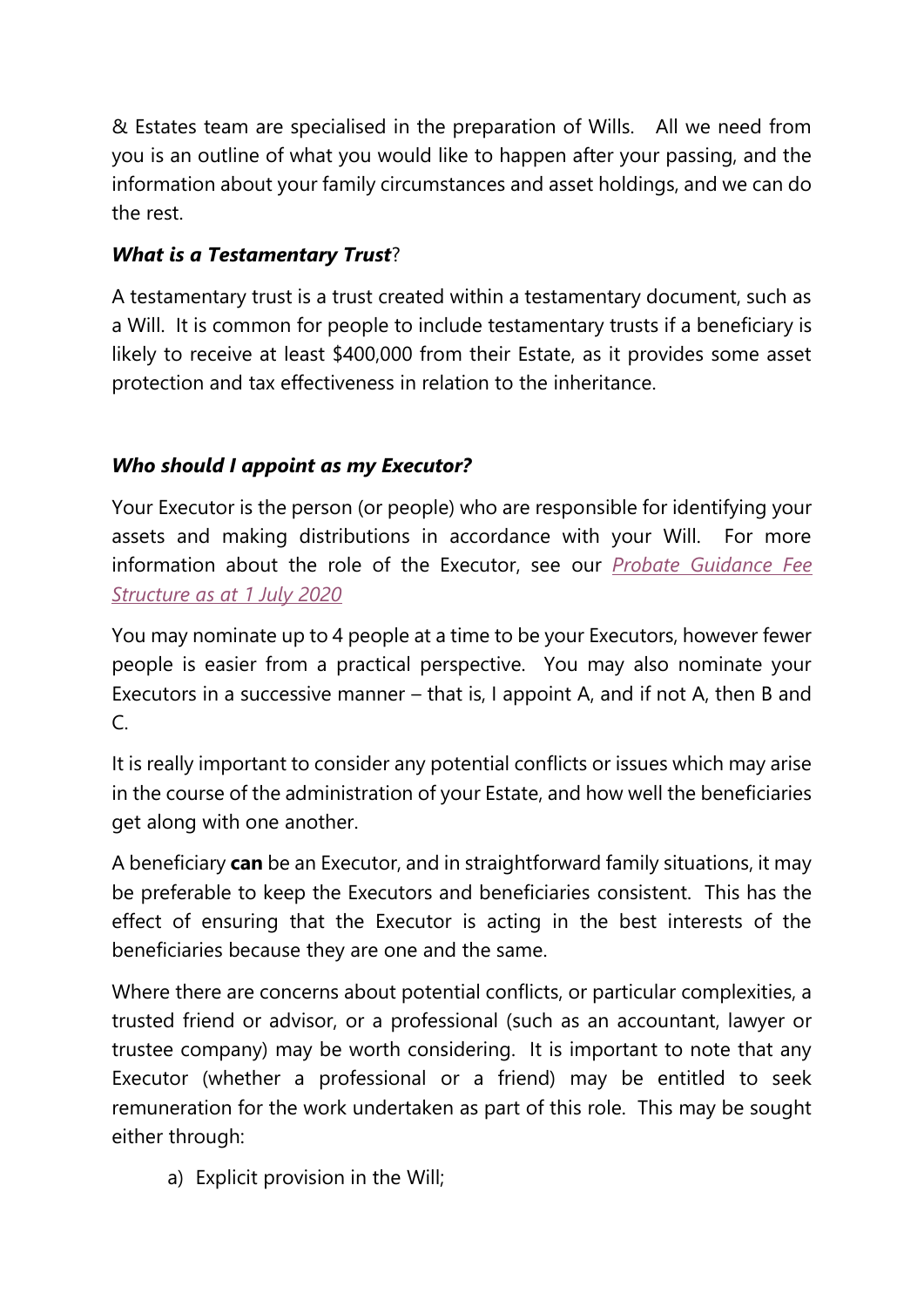- b) Agreement between all of the beneficiaries; or
- c) An Order of the Court

and may be up to 5% of the total value of the Estate, depending on the value of the Estate and the amount of work involved.

#### *What is the difference between an Executor and a Power of Attorney?*

An Executor is the person (or people) you have named in your **Will** to manage your Estate after you have died. They do not have any power to act while you are still alive, as the Will does not take effect until the death of the testator.

An attorney nominated under **Power of Attorney** is generally appointed to act on your behalf while you're still alive. These are most commonly put in place to enable someone to make decisions for you in case you lose capacity in the future. Subject to limitations you may wish to write into the document, an attorney under a Power of Attorney can do anything on your behalf that you can do for yourself (or, if you've lost capacity, that you could do for yourself if you still had the capacity). However, as a dead person can't do anything, this power **stops** when you pass away, and the Executor takes over.

Many people choose the same person / people as their attorney(s) under Power of Attorney and Executor(s) to ensure a smooth handover between incapacity and death, however this is not essential.

#### *How much does it cost to have a Will prepared?*

The cost to have a Will prepared by a legal professional depends on the complexity of your personal situation, as well as the structure of your ownership. When you are discussing your Will with a lawyer, they consider whether the asset forms part of your Estate to be covered by your Will, and whether there are any supplementary documents which need to be reviewed or prepared. For example, in general jointly owned assets, superannuation, and assets held within trusts or private companies will not form part of your Estate and are not covered by your Will. 'Estate Planning' is the term used to ensure that your asset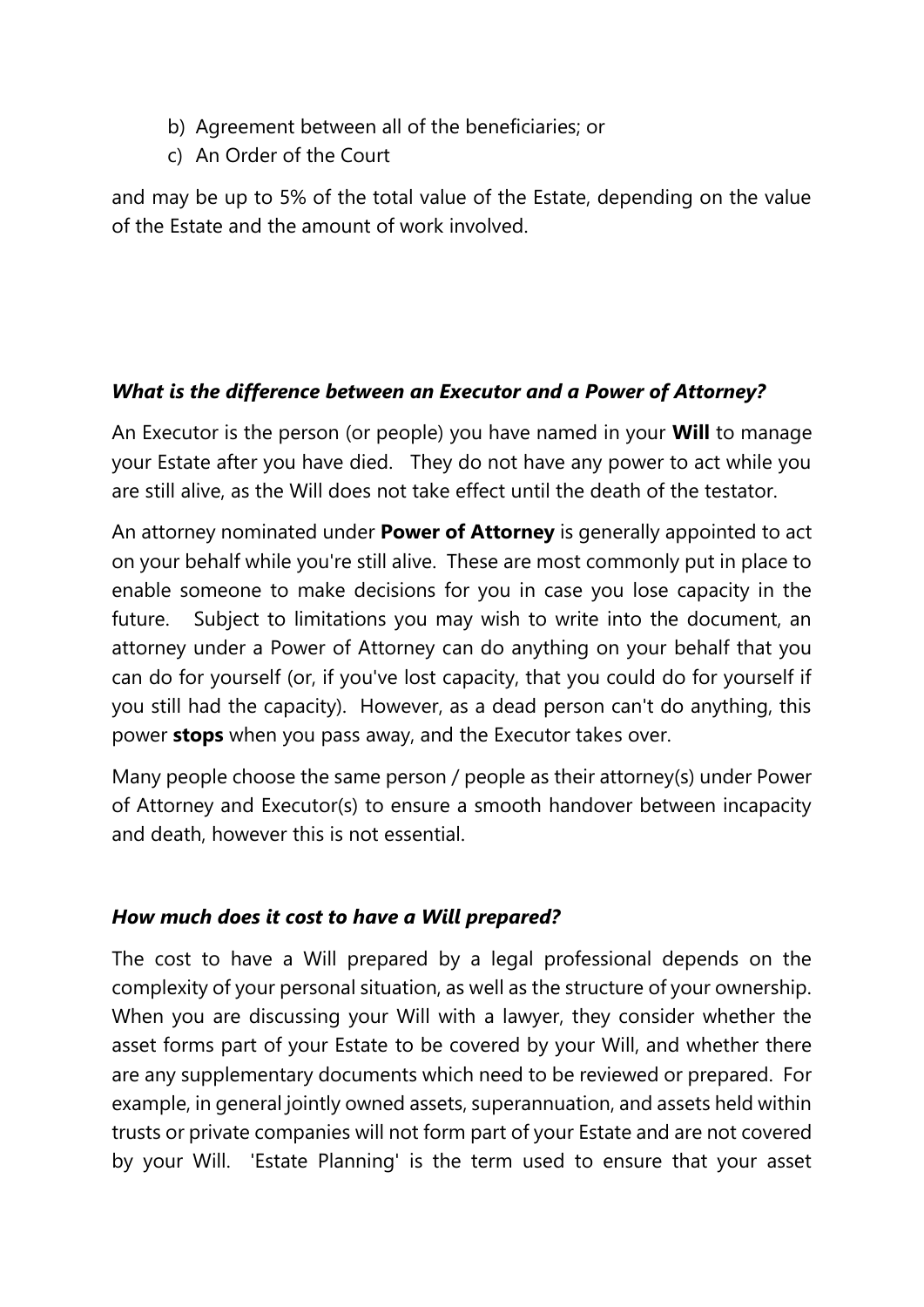structure is properly identified, and your objectives can be fulfilled within your Will and any relevant supplementary documents.

A general price guide: [Wills and Succession Planning Fee Structure](https://www.burkelawyers.com.au/wp-content/uploads/2020/09/Burke-Associates-Lawyers-%E2%80%93-Wills-Succession-Planning-Fee-Structure-as-at-1-July-2020.pdf) 

### *Can I write my Will myself*?

You can prepare your own Will, or get a Will Kit online or from the Post Office. However, we all too often see issues after a person has died caused by 'homemade' Wills. The issue may be that the Will was not signed properly, or there is ambiguity in the language used, or that the assets being 'given' in the Will are actually not part of the person's Estate. Discussing your Will with an experienced legal professional ensures that your estate planning is more likely to be effective, and you may find there are options available to you that you were unaware of. A lawyer will consider how your assets are held, and whether they are covered by your Will, and if not, may advise on how you can still achieve your objectives with supplementary documents or restructuring during your lifetime.

#### *What assets may not be covered by my Will?*

It is important to discuss this with a professional, as some assets may or may not be covered by your Will, and we can determine this by reviewing your particular structure and circumstances.

In general:

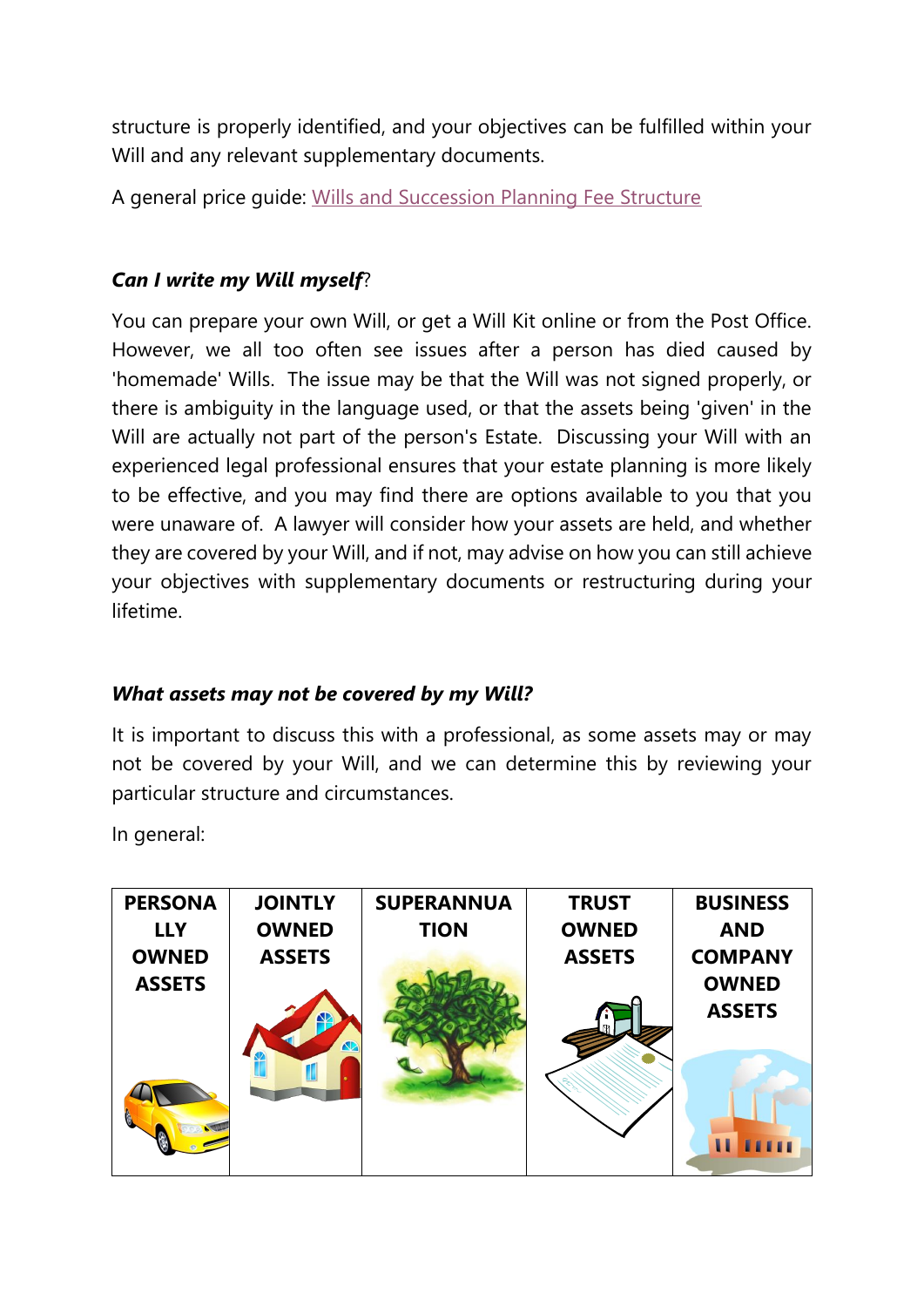

# *I don't want my Will to be challenged – if I give someone \$1, does that prevent them from challenging my Will?*

In short, no. Different jurisdictions (various countries and States) have their own rules about who is eligible to challenge a Will. In Victoria, in general a Will can be challenged by a domestic partner, child, financial dependent or member of your household if they consider that you have not provided them with enough financial support from your Estate.

Whether or not a person is eligible to challenge your Will is based on the laws of the relevant jurisdiction, and it is worthwhile checking with a qualified legal professional to confirm who these people may be in light of your specific personal circumstances.

If someone is eligible, there are a number of factors to consider in relation to their likely success, such as the value of the Estate, their financial need, your relationship with them, and the competing needs of other beneficiaries of your Will.

# *If my Will can be challenged, what's the point of making one?*

In some cases, careful estate planning, in consultation with a specialist, can minimise the risk of a challenge, so discussing your objectives and concerns with a legal professional may be helpful.

Even where the risks cannot be completely mitigated, it is still important to put a Will in place. Without a Will, your assets will be distributed in accordance with the intestacy provisions which are unlikely to be consistent with your objectives if you are concerned about a possible challenge. If you have a Will in place, the gifts you have outlined will take place unless: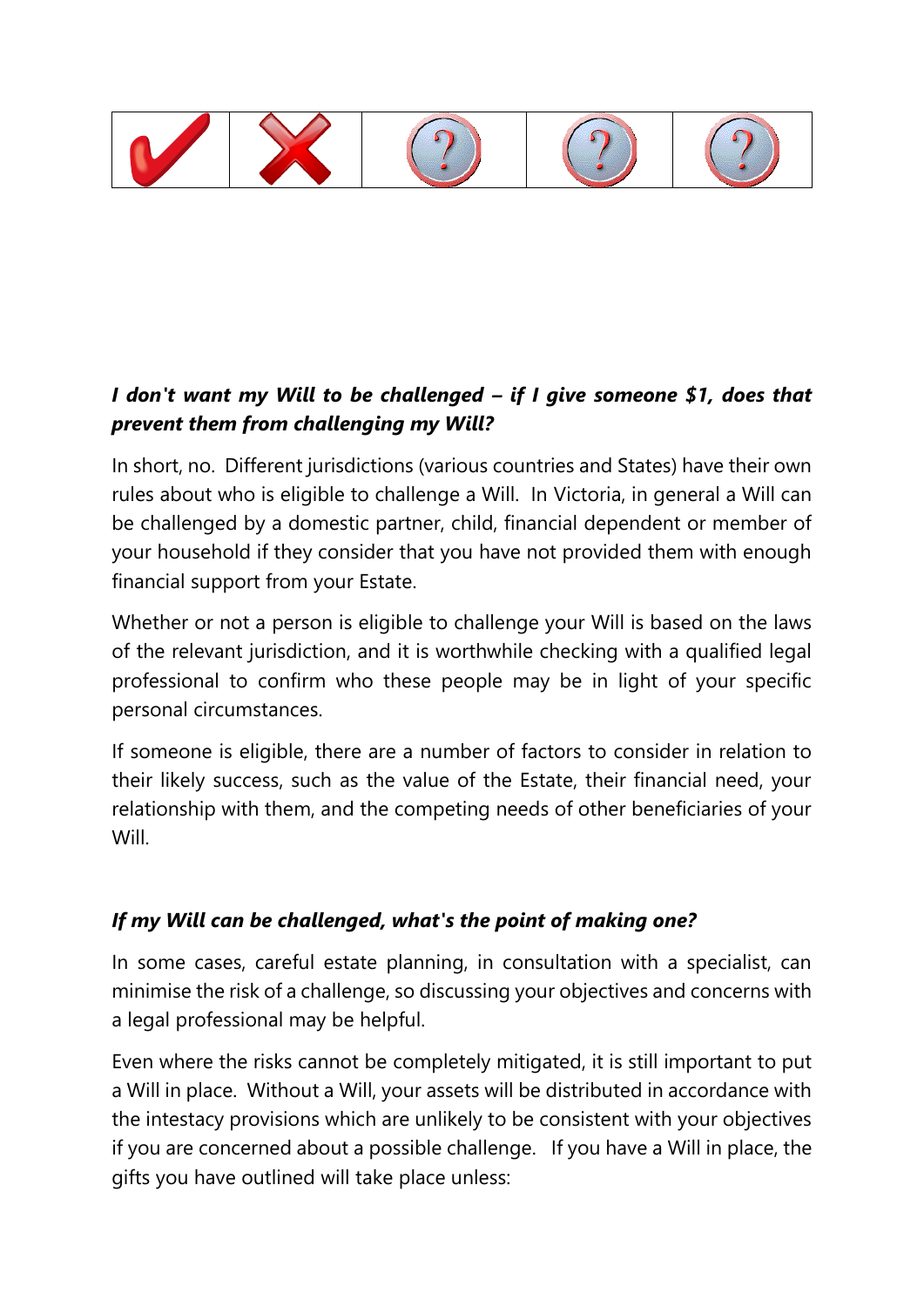- a) There is a challenge; *and*
- b) The challenge is successful.

Although challenges are often talked about, they are actually relatively uncommon, and in the large majority of cases, the Will is administered without a challenge.

If there is a challenge, the Will is the 'starting point' for negotiations. The Courts do acknowledge 'freedom of testation' -that people should generally have the right to decide how their assets are distributed upon their death – and this is interfered with only when cause is shown.

# *What if I'm living in a de facto relationship and I die without a Will?*

If your partner can satisfy the legal requirements proving the relationship, they may be entitled to share in your estate on your death. The necessity of proving the relationship can result in additional expense and distress at a time when they are grieving. It is much easier to draft a Will naming your partner as a beneficiary.

# *How often should I update my Will?*

Your Will expresses your wishes at a particular point in your life. It is advisable to regularly review your Will as your circumstances change so that it reflects your current wishes. Situations we recommend updating your Will-

- Marriage
- Separation and or divorce
- Starting a de facto relationship
- Death of a spouse
- Having children or grandchildren
- Your children having remarried or divorced and have extended families
- The executor named in the Will, having become ill, is unable to handle the responsibility, or has died
- A beneficiary named in the Will having died
- Retirement often results in people restructuring their affairs. This is an ideal time to be proactive in your estate planning.
- When you buy or sell assets. There are many examples of people bequeathing assets which they sold before they died. This resulted in